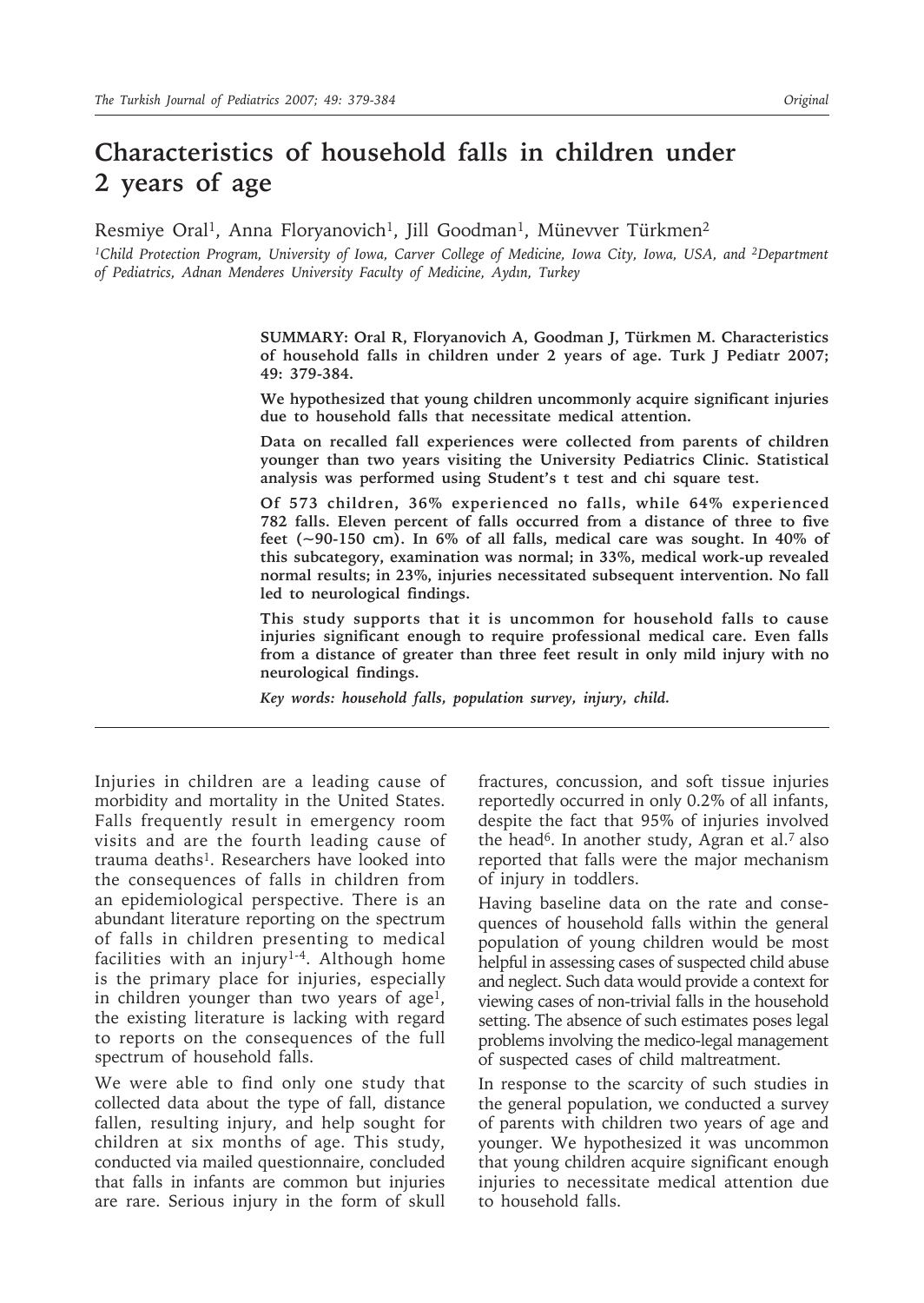### **Material and Methods**

This study was conducted at the University of Iowa Family Care Center Pediatric Outpatient Clinic between 7/15/2003 and 8/15/2004 to investigate the full spectrum of memorable falls, related consequences, and need for medical attention after a fall. The study was approved by the Institutional Review Board. The study sample consisted of a convenience sample of all families with children two years of age or younger scheduled for a health maintenance visit at the Clinic. An investigator contacted parents at the time of registration, explained the study, and obtained written consent from those interested in participating. The investigator then either presented a questionnaire to the parents to complete and return during the course of the appointment or interviewed the subjects face to face using the same questionnaire. The questionnaire obtained data on the child's age, number of memorable falls experienced, and the details of each fall, such as age at the time of fall, distance fallen, resultant injuries, and need for medical care. If the child had more than one memorable fall or if the family had more than one child in this age range, a separate questionnaire was completed for each individual child and fall.

The hospital database was reviewed to verify subsequent medical visits that followed the reported falls. There was no discrepancy between parental reports and the database data on medical visits. "Memorable fall" was described as one with either of the following features: a) Child was symptomatic with bleeding, loss of consciousness, vomiting, prolonged pain, refusal to use extremity, or soft tissue injury, and b) Child was asymptomatic but parent was worried child might have subtle injury due to impact to the head or distance fallen.

Fall rate was reported both cumulatively and in quarter-year intervals (inclusive), as 0-3, 4-6, 7-9, 10-12, 13-15, 16-18, 19-21, and 22- 24-month intervals.

Two software programs were used for the descriptive and comparative statistical analysis of the data. Microsoft Excel software was used for data entry and comparison of continuous variables between groups was done via Student's t test. For categorical variables, contingency tables were created and statistical analysis was performed using Minitab software via chi square test.

### **Results**

Of the 618 families approached, 573 (93%) agreed to participate in the study. Every family had one child in the study age range.

A total of 204 (36%) children experienced no significant falls. Three hundred and sixty- nine (64%) subjects had experienced at least one memorable fall. Of these, only three (1% of those who fell) had fallen when they were younger than four months old: one child fell from a couch, another fell off a bed, and a third fell off her mother's abdomen while the mother was sleeping on the floor. All three falls were from a distance of less than three feet.

The remainder 366 subjects had experienced the falls when they were aged four months or older. There was no gender distribution difference between the groups of infants based on the presence of fall history.

When fall rate was examined by quarter-year intervals, a very small number of infants had experienced a fall between 0-3 months of age. Memorable fall rate gradually increased from 4- 6 months of age, peaking at the 16-18 months of age interval (Table I).

**Table I.** Quarter-Year Interval Age Distribution of Subjects at the Time of a Memorable Fall

| Age interval<br>(months, inclusive) | # of falls<br>$(N=782)$ | % of falls<br>(n/782) |
|-------------------------------------|-------------------------|-----------------------|
| $0 - 3$                             | 3                       | 0.4                   |
| $4-6$                               | 53                      | 6.8                   |
| $7-9$                               | 79                      | 10.1                  |
| $10 - 12$                           | 104                     | 13.3                  |
| $13 - 15$                           | 151                     | 19.3                  |
| 16-18                               | 168                     | 21.5                  |
| 19-21                               | 141                     | 18.0                  |
| $22 - 24$                           | 83                      | 10.6                  |
|                                     |                         |                       |

The majority of parents stated that as soon as their children began walking they "fell all the time." Three hundred sixty-nine subjects experienced a total of 782 memorable falls. The single most common cause of a fall was tripping while walking or running, amounting to 27% of reported falls. Falling from furniture was the second most common mechanism of a fall. The manner and location of all reported falls are shown in Table II.

Eleven percent (84/782) of all falls involved a fall distance of three to five feet (90-150 cm); 89% occurred from less than three feet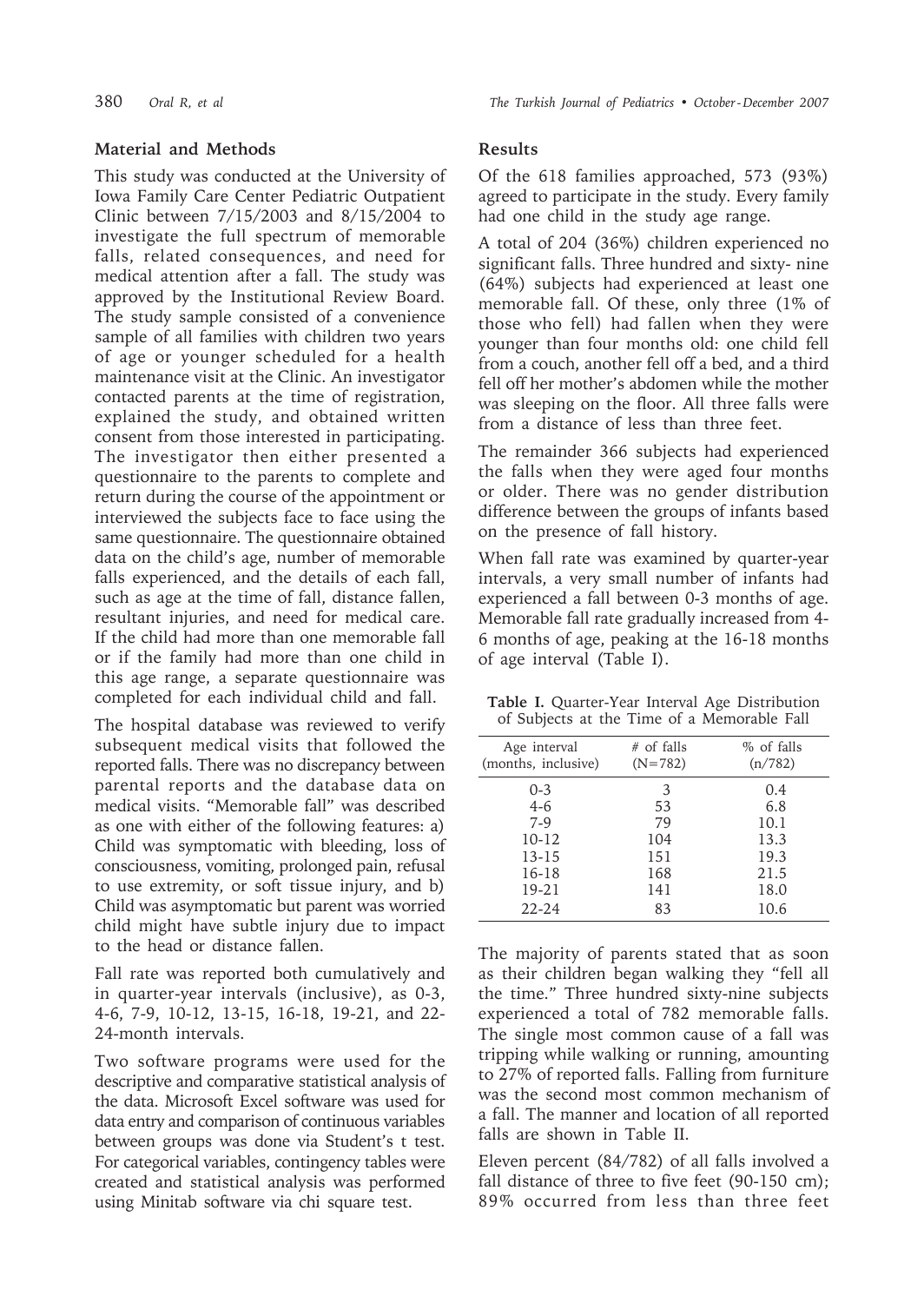|                       | Fall distance  |                  |         |      |
|-----------------------|----------------|------------------|---------|------|
|                       | $<$ 3 ft       |                  | $>3$ ft |      |
| Fall Type             | n              | $\%$             | n       | $\%$ |
| Walking/running       | 214            | 27               |         |      |
| Off a bed $*$         | 85             | 11               | 26      | 3    |
| Down stairs           | 79             | 10               |         |      |
| From a couch*         | 62             | 8                | 6       |      |
| Tipping while seated  | 48             | 6                |         |      |
| Attempting to stand   | 50             | 6                |         |      |
| From a chair*         | 33             | 4                | 5       |      |
| From a crib           | $\overline{2}$ | $\left( \right)$ |         |      |
| Off a counter         |                |                  | 8       |      |
| Changing table/table  |                |                  |         |      |
| Standing adult's arms |                |                  |         |      |
| High chair            |                |                  | 4       |      |
| Other                 | 125            | 16               | 16      |      |
| Total                 | 698            | 89               | 84      |      |

**Table II.** The Manner and Location of the 782 Falls Experienced by 369 Subjects

\* When these items accounted for a fall from more than three feet, the fall took place over the head of a bed, or back of a chair or a sofa.

(90 cm). The most common falls from greater than three feet were: off a bed (31%), from chairs (10%), off a counter (10%), and from a crib (8%). The rest of the falls were from a changing table or high table (8%), couch (7%), and from a standing adult's arms (6%).

Six percent (48/782) of fall episodes prompted seeking medical care. In two children the outcome of the medical visit was not documented. One of these children had jumped off a chair and was limping. The second child fell off a recliner with subsequent refusal to use her injured arm. In 19 of these fall episodes (40%) in which medical care was sought, physical examination was normal and there was no intervention other than recommending watchful monitoring at home. These episodes accounted for 2.4% of all falls. Sixteen fall episodes (33% of falls prompting medical care) led to a medical work-up that revealed no abnormality. These accounted for 2% of all falls. X–rays and computerized tomography (CT) scans of the head were taken in 39% (14/48) and 8% (4/48) of the falls, respectively, that required medical attention (2 falls required both an X-ray and a CT scan). Only 11 falls (23% of falls prompting medical care) generated significant injuries that dictated medical work-up and intervention. The injury spectrum included five facial/scalp lacerations (45%), three fractures (27%), two

dental injuries (18%), and one shoulder injury (9%). The incidents that required medical intervention due to injuries accounted for 1.4% of the total number of memorable falls (Table III).

**Table III.** Distribution of Medical Interventions Following 48 Falls

|                                             | $#$ of falls                | $%$ of |
|---------------------------------------------|-----------------------------|--------|
| Medical visit outcome                       | $(n=48)$                    | falls  |
| Outcome unknown                             | $\mathcal{D}_{\mathcal{L}}$ | 4      |
| No intervention                             | 35                          | 73     |
| Normal physical exam, no<br>medical work-up | 19                          | 40     |
| Medical work-up                             | 16                          | 33     |
| Medical work-up & need for intervention     | 11                          | 23     |
| Total                                       | 48                          | 100    |
|                                             |                             |        |

Thus, a total of 27 fall episodes (27/782, 3% of all falls) needed medical work-up and/or intervention. The falls that prompted medical work-up or intervention occurred at a younger age than the falls that did not  $(8.9 \pm 11.0 \text{ vs }$  $19.9 \pm 8.8$  months, p<0.001).

Table IV summarizes the nature of the fall, injury acquired and medical intervention needed for the most significant 11 falls (1.4% of all falls). Two of these 11 subjects (18%) fell from greater than three feet. In 84 falls that occurred from a distance of more than three feet (falls in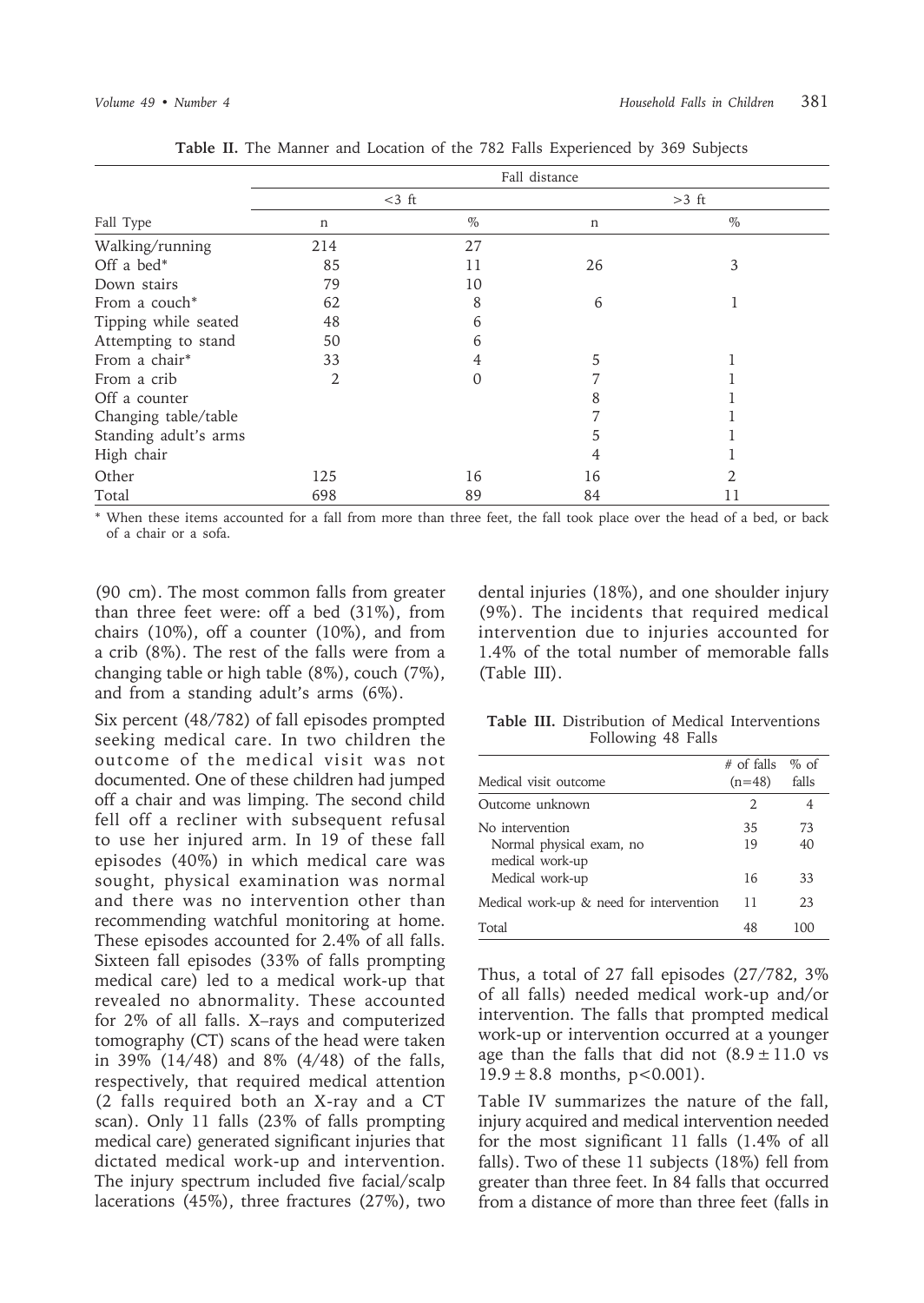|       | # Nature of fall                                        | Injury                                    | Intervention            |
|-------|---------------------------------------------------------|-------------------------------------------|-------------------------|
|       | 1 Fall onto cement from adult's lap                     | Skull fracture                            | <b>None</b>             |
|       | 2 Fall on face on a wooden floor while running          | Broken tooth                              | Tooth extraction        |
| 3     | Mother falling down stairs while carrying the child     | Greenstick fracture of tibia              | Cast.                   |
|       | 4 Fall from a table                                     | Scalp laceration                          | Sutures                 |
| $5 -$ | Fall down stairs                                        | Tongue laceration                         | Minor surgery           |
|       | 6 Fall from a couch onto the corner of a coffee table   | Laceration of skin near the corner of eye | <b>Sutures</b>          |
| 7     | Fall from a bed                                         | Fractured leg                             | Cast.                   |
|       | 8 Fall off bleachers, hitting a bolt mid-fall           | Scalp laceration                          | Sutures                 |
|       | 9 Tripped over a booster seat while walking             | Chipped upper tooth                       | Tooth sealing           |
|       | 10 Fall while rocking in the chair and hit refrigerator | Superficial laceration of the face        | Wound care              |
|       | 11 Fall from a bed                                      | Hit shoulder                              | Chiropractic adjustment |

**Table IV.** Nature of the Fall, Injury Acquired and Medical Intervention Needed for the Most Significant 11 Falls

vignette 1 and 3 on Table IV), only 2% (2/84) resulted in any injury, none of which involved neurological findings. Similarly, no neurological findings were noted to result from any of the falls from less than three feet.

## **Discussion**

This study reveals that falls in children under two years of age are common but very rare in infants under four months of age, the age at which a child's safety is virtually wholly dependent on its caretakers. Most falls (69.4%) in this study occurred in toddlers while walking or running. The second most common type of fall occurred from beds/couches/chairs followed by falling downstairs, another important category. Medical care was sought in only 6% of all falls. When medical care was sought, the need for medical intervention was even rarer (1.4% of all falls). Medical workup and intervention were more common in children who fell at younger ages, with the majority of the injuries involving the head, face, and mouth.

The findings of this study were consistent with the literature, where comparisons were possible. Most previous studies had been hospital-based, introducing referral bias since only a minority of accidents result in serious injury or hospital referral. Thus, the falls reported by most of the literature represent the tip of the iceberg in terms of childhood fall experiences<sup>1,7-12</sup>.

Many authors have reported on falls experienced by infants. Warrington et al.<sup>22</sup> reported that 22% of 11,466 infants six months of age and younger had experienced 3,357 falls. However,

they also concluded that only 5% of all falls were in infants less than four months of age and that most of the falls occurred between 5-7 months of age. In our study, 7.2% of all falls occurred when the children were less than seven months of age, which is comparable to what Warrington et al.<sup>22</sup> reported. Hennrikus et al.13 also stressed the rarity of injuries due to accidental falls in infants younger than one year.

Agran et al.<sup>7</sup> also reported that injury due to falls rapidly increased with age beginning at ages three to five months and peaking at 15 to 17 months. Another study conducted on children who fell out of a bed, crib, chair, or wagon while hospitalized for other medical reasons reported that most of the falls were experienced by children one and two years of age2. These findings are consistent with the findings in our study, suggesting that it is indeed uncommon for very young infants to fall. This result is meaningful in light of the fact that the majority of victims of inflicted head trauma are one to six months of age and present with either no history of a fall, or a trivial fall. Thus, in children under two years of age, serious or fatal intracranial injury reportedly resulting from a household fall needs to be investigated meticulously to rule out inflicted trauma.

The most common mechanism of falling in our study was tripping while walking or running since the study population included toddlers. Other most common fall mechanisms included falling from beds/couches/chairs and stairway incidents. This is in contrast with the findings of Warrington et al.<sup>22</sup> who reported that falls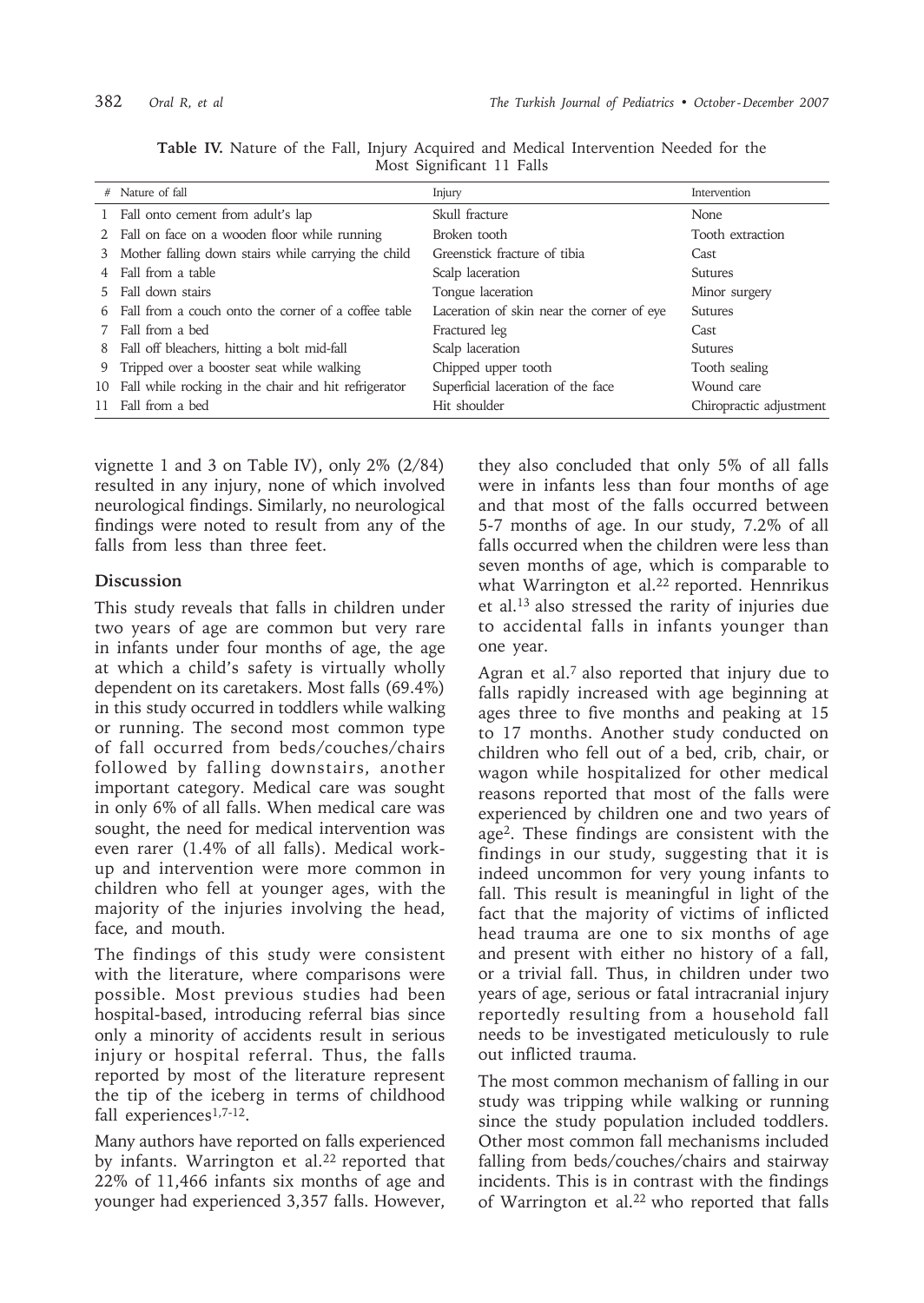most commonly occurred from beds and settees by rolling off surfaces or by being dropped by caretakers. This is explained by the authors themselves by the fact that their study focused on a sample limited to infants less than six months of age. Agran et al.<sup>7</sup> reported different mechanisms for each three-month period of the first two years of life: being dropped from a height (0-2 months), other falls from battering (3-5 months), falls from furniture (6-8 months), falls from stairs (9-11 months) and falls from buildings (24-26 months) with incidence peaking at different ages. In our study, the most common mechanisms of fall included falls from furniture (0-9 months), falls from stairs (10-12 months), tripping while running/walking (13-18 months), and falls during play activities (19-24 months).

The injury spectrum caused by falls varies depending on the study sample and inclusion criteria. In our study, all memorable falls recalled by parents retrospectively were included. Only 6% of all fall episodes prompted seeking medical attention in this study, with warranted medical intervention in only 1.4% of all fall episodes. The most significant injuries in this study included one skull fracture, two lower extremity fractures, and two broken teeth. With due acknowledgement of the fact that not all fall experiences were recalled in detail, these figures support the rarity of severe injuries from household falls. This is consistent with Warrington et al.<sup>22</sup>, who reported that most falls resulted in no injury and serious injuries were very rare. When fractures and other serious injuries occurred due to a household fall, they resulted predominantly from complex accidents, and therefore it was expected that a detailed circumstantial history would be available6.

It has been suggested that falls from less than 10 feet result in predominantly trivial injuries, although falls of 4-5 feet have resulted in skull fractures<sup>2,14-16</sup>. Tarantino et al.<sup>17</sup> reported mainly minor injuries from short falls in infants. Most children who fell down stairways sustained minor injuries, involving mainly the head and neck<sup>18</sup>. Another study that focused on infants 10 months of age or younger with a history of a vertical fall from four feet or less reported that such falls tend not to result in significant injury, with most injuries involving a minor hematoma or a contusion with no

intracranial hematoma19. This is in keeping with our data, where the majority of falls led to no serious injury. Plunkett $20$ , on the other hand, reported that fatal injuries are possible from short distance falls involving distances of less than five to six feet. He was able to recruit only 18 cases of fatal injuries from a database of more than 75,000 falls. These cases involved falls mostly in the playground setting with rotational acceleration falls from swings, very few of which were verified by neutral observers, and there were only four cases under two years of age. Thus, his results have been questioned with regards to how representative they are of household falls.

Eleven percent of all falls in our study occurred from a distance of more than three feet. Of these, only 2% resulted in mild/moderate injury. These figures are in accordance with the literature reports that falls from heights of even more than three feet in the household do not cause significant injuries<sup>2,13,15,16,18</sup>. The fact that none of the children seeking medical attention had any neurological symptoms is in support of the literature that trivial household falls do not cause significant, debilitating head trauma. Nimityongskul et al.2 looked into household falls and reported that children one to two years of age fell mostly from one to three feet with no subsequent extremity or spine injuries. Most of the injuries were minor head and face injuries. That study concluded that severe injuries are extremely rare due to trivial falls.

Wang et al.<sup>21</sup> concluded that children suffering from falls from less than 15 feet were at the same risk for intracranial and abdominal injuries as those who fell from 15 feet or more. In that study, not only are height increments too large, age distribution was also not taken into consideration in arriving at this conclusion.

The strength of the present study is that our sample of falls was not restricted to medical referrals or use of medical services due to a fall. Thus, this study covered a larger number of falls experienced by children that would not have come to medical attention in hospital settings. However, the surveyed sample and spectrum of falls are still limited. For instance, the data obviously did not include falls considered too trivial to be recalled in detail or reported. The method of data collection also had limitations